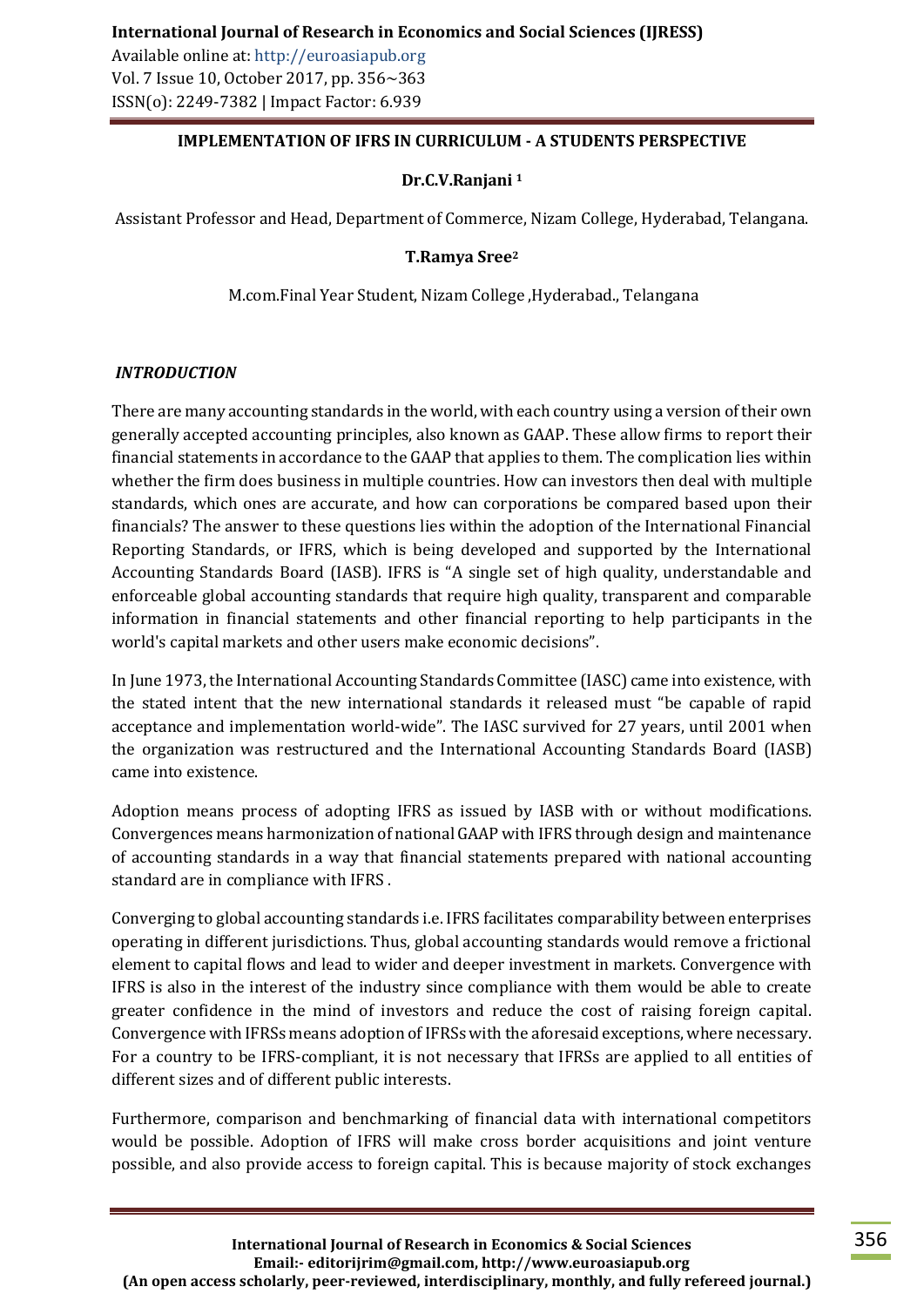require financial information presented according to the IFRS. Early adoption of IFRS may offer an edge to the companies over their competitors as they can claim early adoption. This, in turn, will enhance the brand value of the company. The companies can trade their shares and securities on stock exchanges world-wide. For this, most of the stock exchanges require financial statements prepared under IFRS.

The implementation of IFRS in the corporate would require trained accountants, auditors, values and actuaries. This will boost the growth of the service sector also as India can emerge as an accounting services hub. Moreover, a single set of accounting standards worldwide would ensure that auditing firms standardize their training and quality of work is maintained globally. By adopting IFRS, there will be growth in the international business which leads to the economic development of a country. It encourages International Investment which will lead to more foreign capital inflow into the country. Investors would be provided with the information that is more relevant, reliable, timely, and comparable across the jurisdictions. IFRS would enhance the comparability between the Financial Statements of various companies across the globe. The industry would be able to raise capital from the foreign markets at lower cost if it can create confidence in the minds of the foreign investors that its Financial Statements comply with the globally accepted Accounting Standards. It would reduce different accounting requirements prevailing in various countries thereby enabling the enterprises to reduce the cost of compliances. It serves international clients by providing professional opportunities. It would increase their mobility to work in different parts of the world either in industry or practice. In this context, it becomes necessary to make an analysis of the adoption of IFRS in India.

The adoption of accounting standards that requires high-quality, transparent, and comparable information is welcomed by investors, creditors, financial analysts, and other users of financial statements. It is difficult to compare worldwide information without a common set of accounting and financial reporting standards. The use of a single set of high quality accounting standards would facilitate investment and other economic decisions across borders, increase market efficiency, and reduce the cost of raising capital.

### **REVIEW OF LITERATURE:**

Various studies have been done in the field of IFRS across the globe. Proponents of IFRS often claim that IFRS adoption leads to greater and higher-quality disclosures. When compared with local accounting standards in most countries, IFRS is considered as being more fair-value-oriented, reducing accounting flexibility allowed for the issuers of financial statements, and incorporating the effects of economic events on firm performance into financial statements in a timely manner. Kamath and Desai (2014) in their study The Impact of IFRS Adoption on the Financial Activities of Companies in India an Empirical Study, categorized the financial activities into financial risk, investment activities, operating activities and debt covenant. Dr. Mahender k. Sharma, did work in the field of "IFRS and India –Its problems and challenges in 2013. The main objective of this study is to analyze the information available on IFRS adoption process in India. It also focuses on the IFRS adoption procedure in India and the utility for India in adopting IFRS. Dr. U.V. Panchal (2012) in his article "IFRS – opportunities and challenges before India" focused on challenges in the convergence with IFRS faced by India. Dr. Bhuvender Choudhary, Rachit Gupta and Hemant Chauhan (2012) in their research article "Convergence of IFRS in India- Strategy, Benefits and Challenges for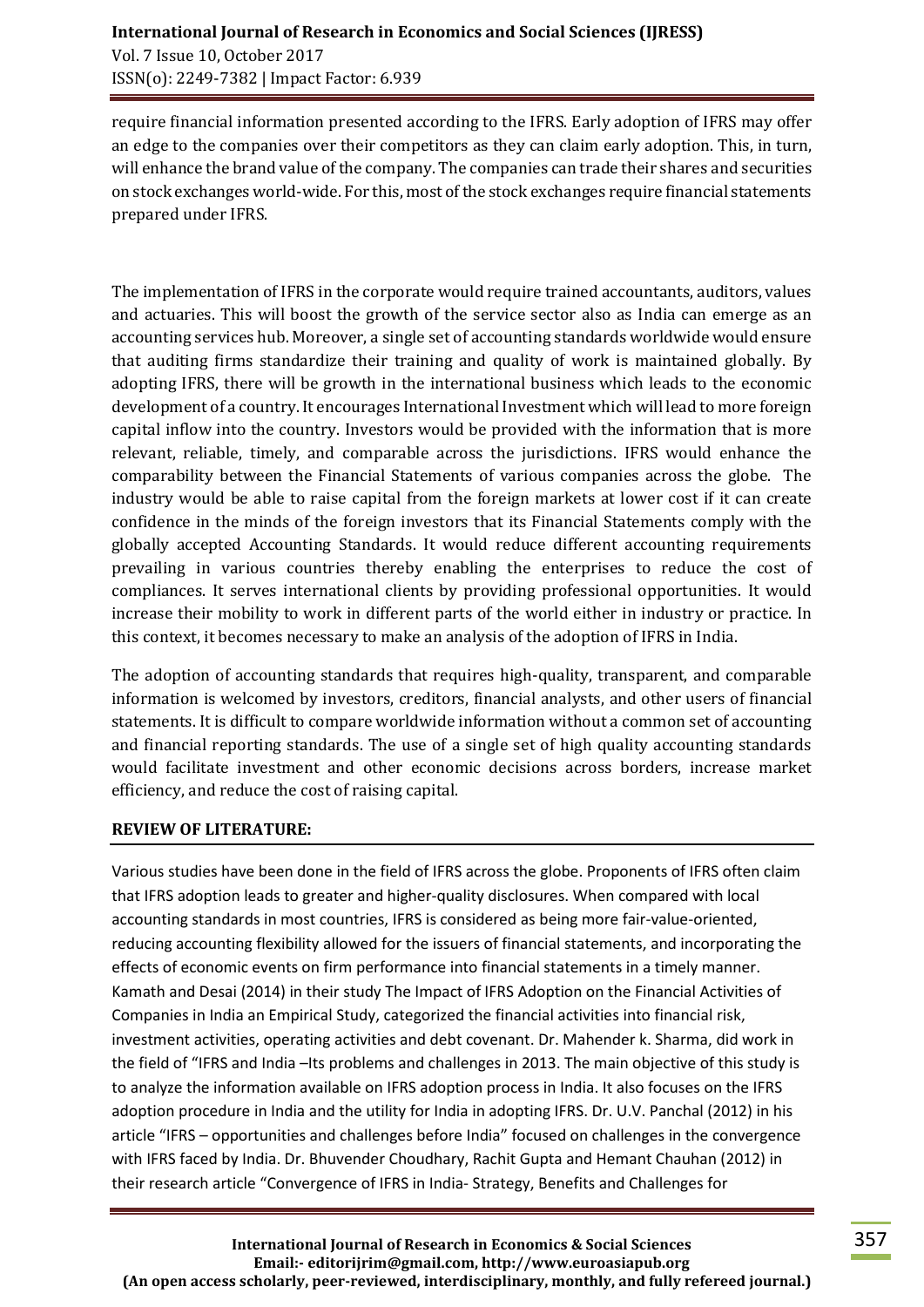### **International Journal of Research in Economics and Social Sciences (IJRESS)** Vol. 7 Issue 10, October 2017 ISSN(o): 2249-7382 | Impact Factor: 6.939

Infrastructure Industry" revealed that the adoption of IFRS will reflect more appropriately the revenues of Indian Real Estate developers and their ability to deliver projects. They also believe that IFRS deals with the market risks that are related to real estate projects more effectively than the percentage completion method. Ms. Archana Patro and Dr. V.K. Gupta (2012) in their article "Adoption of International Financial Reporting Standards (IFRS) in Accounting Curriculum in India- An Empirical Study" investigated the perceptions of IFRS among the Indian management students and assessed the level of planning for adoption of the standards and stated that it would assist the management schools and universities with decision regarding adoption of IFRS in Indian Accounting curriculum. Sarbapriya Ray (2012) in her article "Indian GAAP and its convergence to IFRS: Empirical Evidence from India" studied the rationale behind introducing IFRS, made a comparative analysis of the Indian Accounting Standards and IFRS, studied the challenges involved in IFRS while adopting it in India, and analyzed the impact and consequences on financial statements due to IFRS adoption in Wipro Ltd. Goswami Suvaran and Sarkar Aniruddha (2011) I their paper "IFRS and its adoption in India: A Study" an Endeavour has been made by the authors to ascertain the extent of implementation of IFRS in India. Pawan Jain (2011) in his research article "IFRS implementation in India Opportunities and challenges ''discuss the problems faced by the stakeholders in the process of adoption of IFRS in India. Lantto & Sahlstrom (2009) also undertook a study of key financial ratios of companies of Finland and later found that the adoption of IFRS changes the magnitude of the key accounting ratios and also showed that the adoption of Fair Value Accounting rules and stricter requirements on certain Accounting issues are the reasons for the changes observed in. Rong-Ruey Duh, did study entitled of "Adopting IFRS: Implications for Accounting Educators", in the year of 2009. The main outcome of this study is to Approach to a Single Set of Financial Reporting Standards in the World. In determining the cost of the acquisition, marketable securities issued by the acquirer are measured at their fair value which is their market price as at the date of the exchange transaction, provided that undue fluctuations or the narrowness of the market do not make the market price an unreliable indicator

### **RESEARCH OBJECTIVES**

- $\triangleright$  To study the Indian scenario of IFRS adoption and applicability.
- $\triangleright$  To study the implementation of IFRS in the curriculum from the students perspective.

# **RESEARCH METHODOLOGY**

used for the study is secondary in nature. From different sources like ICAI website, MCA website, other websites, articles from reputed national and international journals. Primary data is collected through questionnaire method and data analysis is done by using MS-excel spread sheets &IBM SPSS.

### **DATA ANALYSIS AND INTERPRETATION**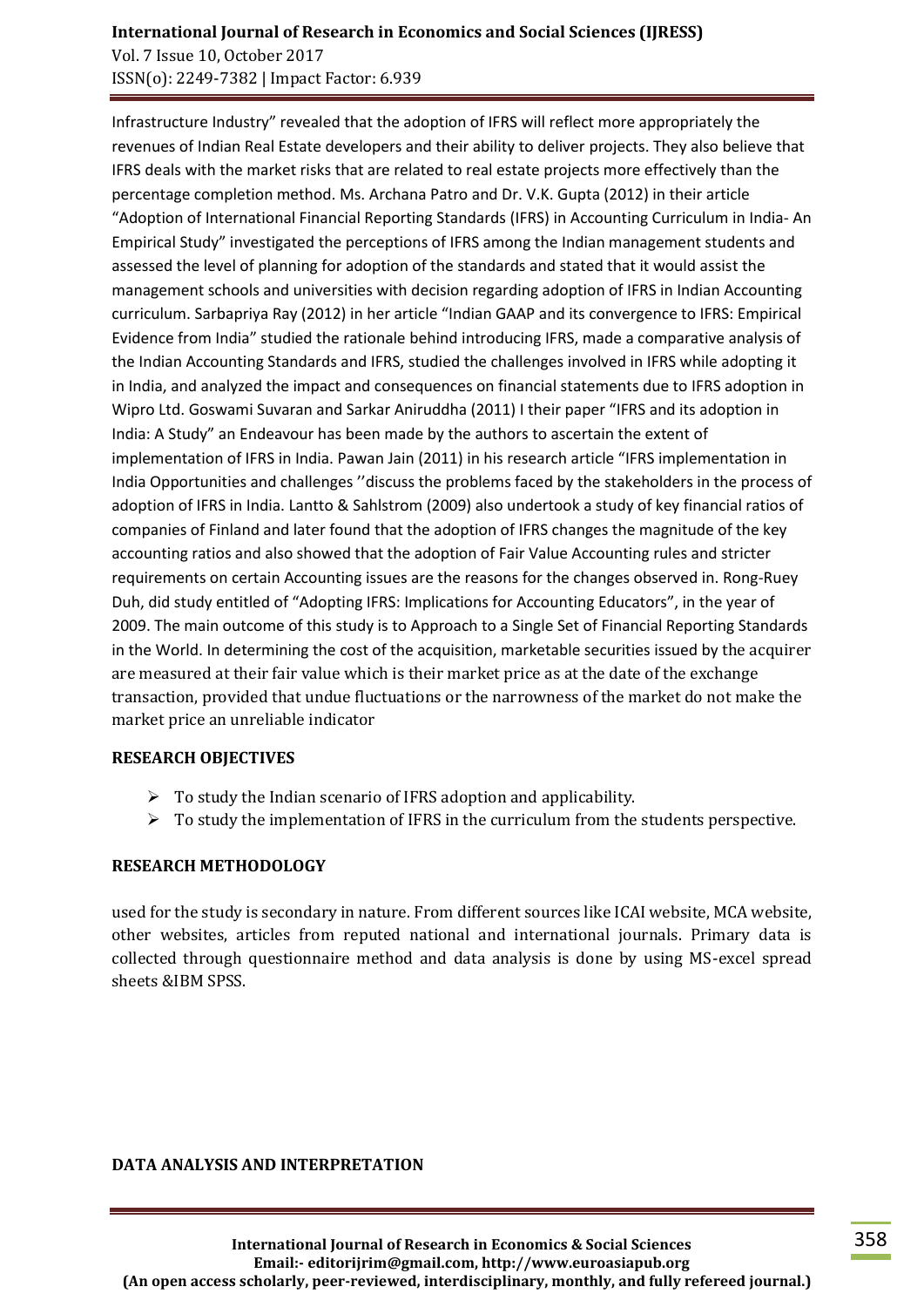# **International Journal of Research in Economics and Social Sciences (IJRESS)**

Vol. 7 Issue 10, October 2017 ISSN(o): 2249-7382 | Impact Factor: 6.939

# **Knowledge of IFRS**

|       | Frequency | Percent | Valid Percent | <b>Cumulative Percent</b> |
|-------|-----------|---------|---------------|---------------------------|
| Maybe |           | 2.8     | 2.8           | 2.8                       |
| No    | -6        | 16.7    | 16.7          | 19.4                      |
| Yes   | 29        | 80.6    | 80.6          | 100.0                     |
| Total | 36        | 100     | 100           |                           |

Source: Questionnaire administered

80.6% of the respondents have heard about IFRS, 16.7%of the respondents had not heard about the IFRS and 2.8%of the respondents are in dilemma about the IFRS. Analysis says that most of the respondents have heard about the IFRS .As it is an upcoming topic in accounting field very few of them had not heard about the IFRS.

# **Source of information about IFRS**

|             | Frequency | Percent | Valid Percent | <b>Cumulative Percent</b> |
|-------------|-----------|---------|---------------|---------------------------|
| <b>ICAI</b> | 13        | 36.1    | 36.1          | 36.1                      |
| Newspapers  | 8         | 22.2    | 22.2          | 58.3                      |
| Others      | 6         | 16.7    | 16.7          | 75.0                      |
| Textbooks   | 9         | 25.0    | 25.0          | 100.0                     |
| Total       | 36        | 100.0   | 100.0         |                           |

**Source: Questionnaire administered**

36.1%of the respondents heard about IFRS from ICAI, 25%of the respondents from textbooks, 22.2%of the respondents from Newspapers, 16.7% of the respondents came to know information about IFRS from others. Analysis shows that most of the respondents got an information about IFRS from ICAI as it is a national accounting body of India, few of the respondents from Newspapers, some of the respondents such as students are came to know information about IFRS from Textbooks as they are giving introduction part about IFRS in textbooks and at last very few of them got an information about IFRS from others.

# **Training in IFRS**

| Frequency |    | Percent | Valid Percent | <b>Cumulative Percent</b> |  |
|-----------|----|---------|---------------|---------------------------|--|
|           |    |         |               |                           |  |
| No        | 35 | 97.2    | 97.2          | 97.2                      |  |
| Yes       |    | 2.8     | 2.8           | 100.0                     |  |
| Total     | 36 | 100.0   | 100.0         |                           |  |

Source: Questionnaire administered

97%of the respondents had not taken training on IFRS; only 2.8%of the respondents had taken training on IFRS. By the analysis the researcher came to know that most of the respondents had not taken training on IFRS as it is an upcoming topic, very few of them are taken a training on IFRS.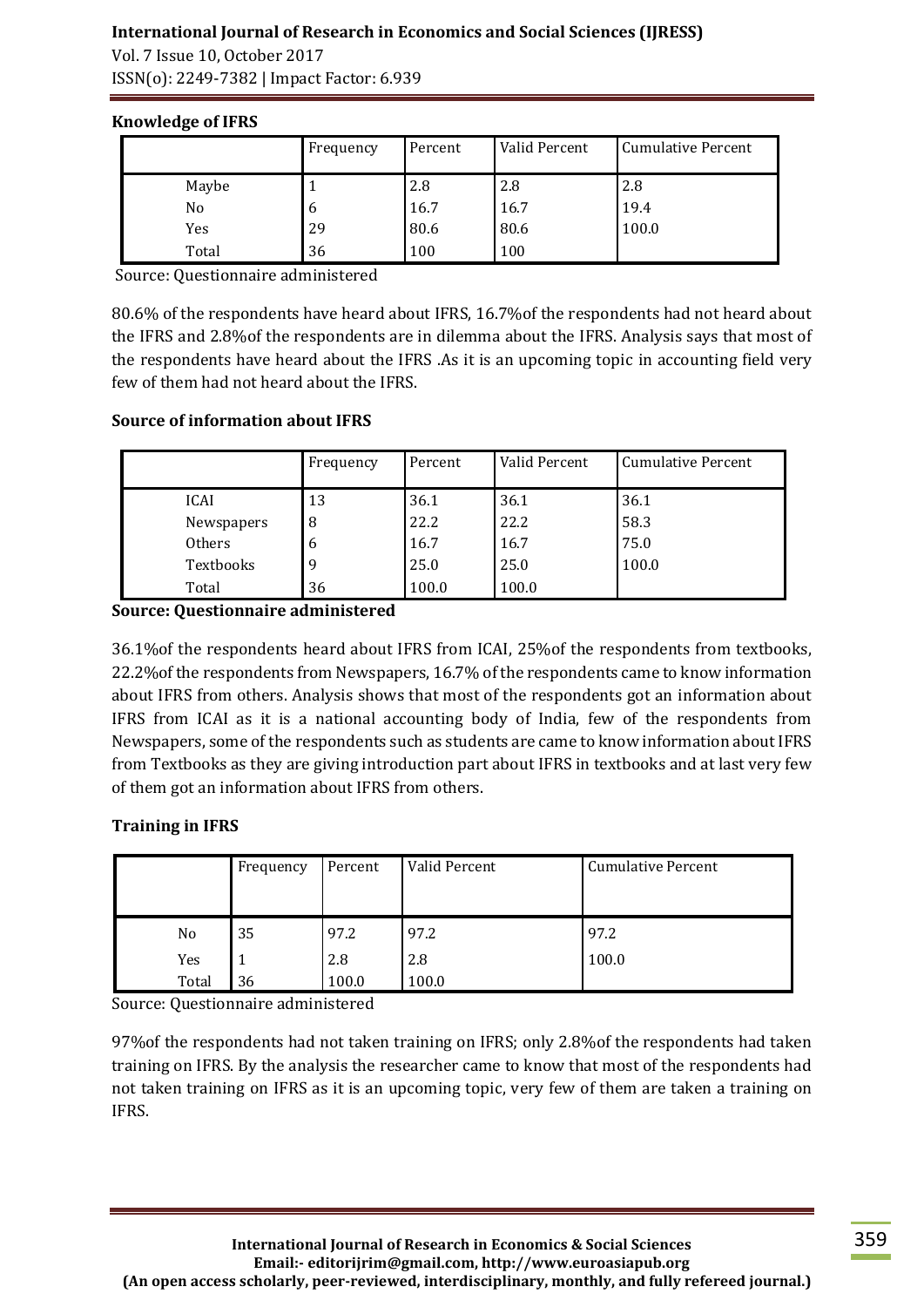# **International Journal of Research in Economics and Social Sciences (IJRESS)**

Vol. 7 Issue 10, October 2017 ISSN(o): 2249-7382 | Impact Factor: 6.939

|       | Frequency | Percent | Valid Percent | <b>Cumulative Percent</b> |
|-------|-----------|---------|---------------|---------------------------|
| No    | 12        | 33.3    | 33.3          | 33.3                      |
| Yes   | 24        | 66.7    | 66.7          | 100.0                     |
| Total | 36        | 100.0   | 100.0         |                           |

### **Interested in taking training in IFRS**

Source: Questionnaire administered

66.7%of the respondents are interested to take training on IFRS,33.3%of the respondents are not interested to take training on IFRS in future . Most of the respondents shown interest to take training on IFRS as they are supporting the change in accounting, but very few of them are not willing to take training on IFRS.

| Adoption of IFRS by educational institutions in their curriculum |  |
|------------------------------------------------------------------|--|
|                                                                  |  |

|           | Frequency | Percent      | Valid Percent | <b>Cumulative Percent</b> |
|-----------|-----------|--------------|---------------|---------------------------|
| No<br>Yes | 4<br>32   | 11.1<br>88.9 | 11.1<br>88.9  | 11.1<br>100.0             |
| Total     | 36        | 100.0        | 100.0         |                           |

Source: Questionnaire administered

88.9%of the respondents are agreed that educational institutes should adopt IFRS in their course curriculum, negative responses are very less. Most of the respondents are eagerly waiting for the adoption of IFRS in their course curriculum. Very few of them are not interested.

# **Usefulness of IFRS knowledge in career**

|       | Frequency | Percent | Valid Percent | <b>Cumulative Percent</b> |
|-------|-----------|---------|---------------|---------------------------|
| Maybe | 9         | 25.0    | 25.0          | 25.0                      |
| No    | 2         | 5.6     | 5.6           | 30.6                      |
| Yes   | 25        | 69.4    | 69.4          | 100.0                     |
| Total | 36        | 100.0   | 100.0         |                           |

Source: Questionnaire administered

69.4%of the respondents are agreed that IFRS will be helpful in their career, 25 %of the people are in dilemma.5.6% are not agreed. some of the interesting findings revealed about the knowledge of IFRS which helps in their career. Most of the responses are positive in nature, some of them are negative as they may be opt for any other career apart from IFRS.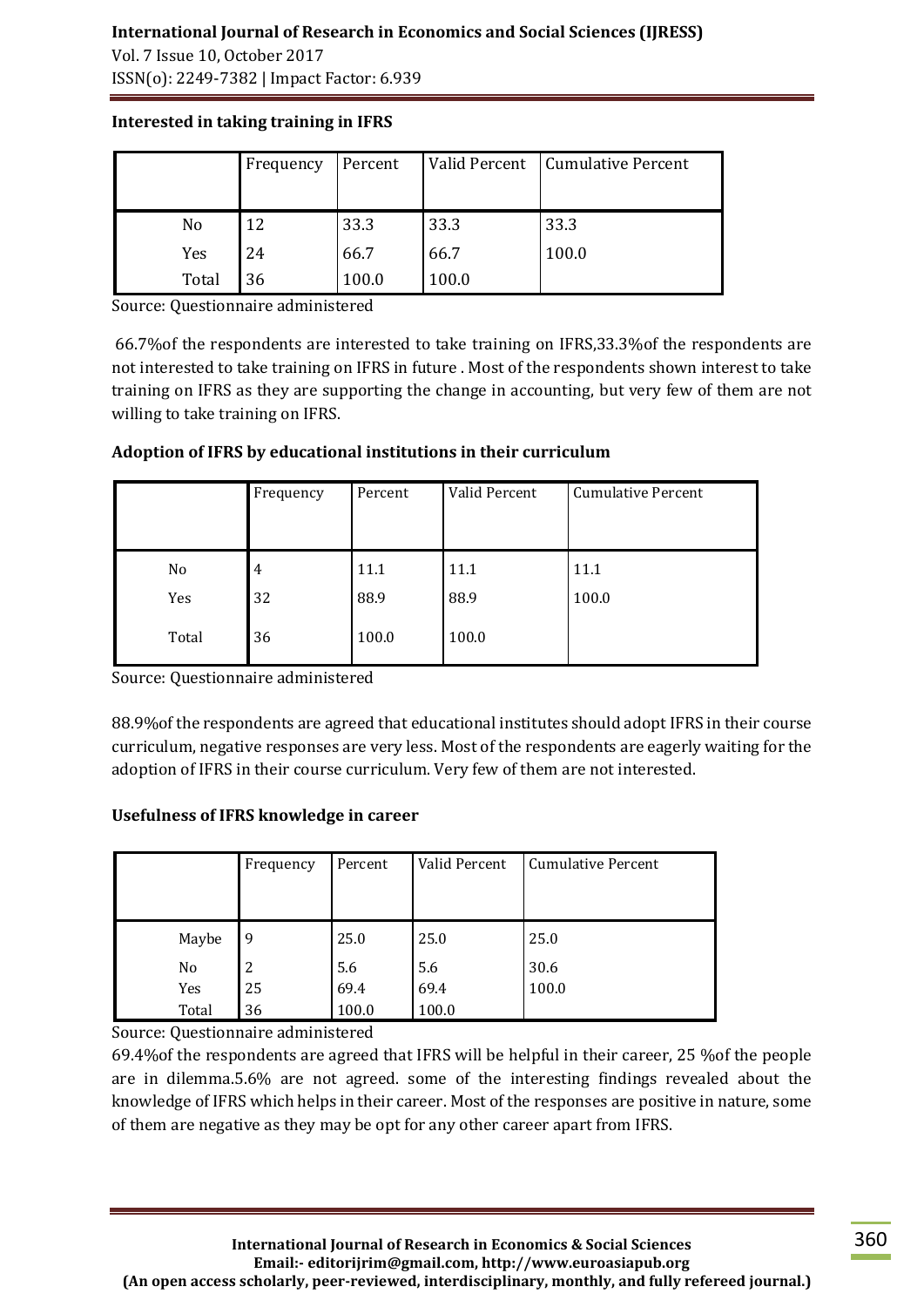Vol. 7 Issue 10, October 2017 ISSN(o): 2249-7382 | Impact Factor: 6.939

|            | Frequency | Percent | Valid Percent | Cumulative<br>Percent |
|------------|-----------|---------|---------------|-----------------------|
| Don't know | 30        | 83.3    | 83.3          | 83.3                  |
| No         |           | 5.6     | 5.6           | 88.9                  |
| Yes        | 4         | 11.1    | 11.1          | 100.0                 |
| Total      | 36        | 100.0   | 100.0         |                       |

#### **Availability of software for IFRS**

Source: Questionnaire administered

83.3% of the respondents are don't know about the software for IFRS ,11.1% them are aware of the IFRS software and rest 5.6%of them not even know about the software . From the survey it can be conclude that IFRS is an infant stage as most of them are don't know about the IFRS software ,very few of them are aware of the IFRS software .

### **CONCLUSION**

 With the implementation of IFRS by developed and some developing nations, India has no option than to implement it and converge it with the Indian Accounting standards. Though there may be implementation challenges, but with proper planning, implementation and control, the financial reports can easily be aligned with the international standards. Therefore India needs to develop its conference regarding to IFRS convergence. Also need to develop some training programs for IFRS policies. For the purpose of successful conversion of IFRS with Indian Corporate, India needs to have efficient professionals to operate in this field. Apart from this, IFRS require the fair market value applications in financial reporting this may create significant differences in financial information currently presented in financial reports. This may result in the reduction in earnings of the company. Therefore Indian companies will have to create awareness amongst its customers, investors and stakeholders as well as they need to make clear themselves to explain the reason for this changes and maintain understanding, transparency and reliability of their financial statements.

Business schools and especially accounting programs will mainly be benefited by proactively integrating IFRS. A positive approach towards integration will enhance the schools' prestige and reputation – both with students and prospective employers. Further, there will be a high demand for faculty with knowledge of IFRS and experience of integrating IFRS into the curriculum in the coming years. Before introducing IFRS into the Accounting curriculum, faculty must acquire the necessary knowledge, starting with some background knowledge about the quest for and trend toward global accounting standards. Integrating IFRS to Accounting curriculum must be managed properly. Placement of IFRS modules in the Accounting curriculum requires special planning to ensure successful learning. Objectives should be clearly set and delineated. Three essential questions should be answered before Implementing IFRS. They are need for integration of IFRS; level of Integration and optimal method of integration.

Therefore India needs to develop its conference regarding to IFRS convergence. Also need to develop some training programs for IFRS policies. For the purpose of successful conversion of IFRS with Indian Corporate, India needs to have efficient professionals to operate in this field. Apart from this, IFRS require the fair market value applications in financial reporting this may create significant differences in financial information currently presented in financial reports. This may result in the reduction in earnings of the company. Therefore Indian companies will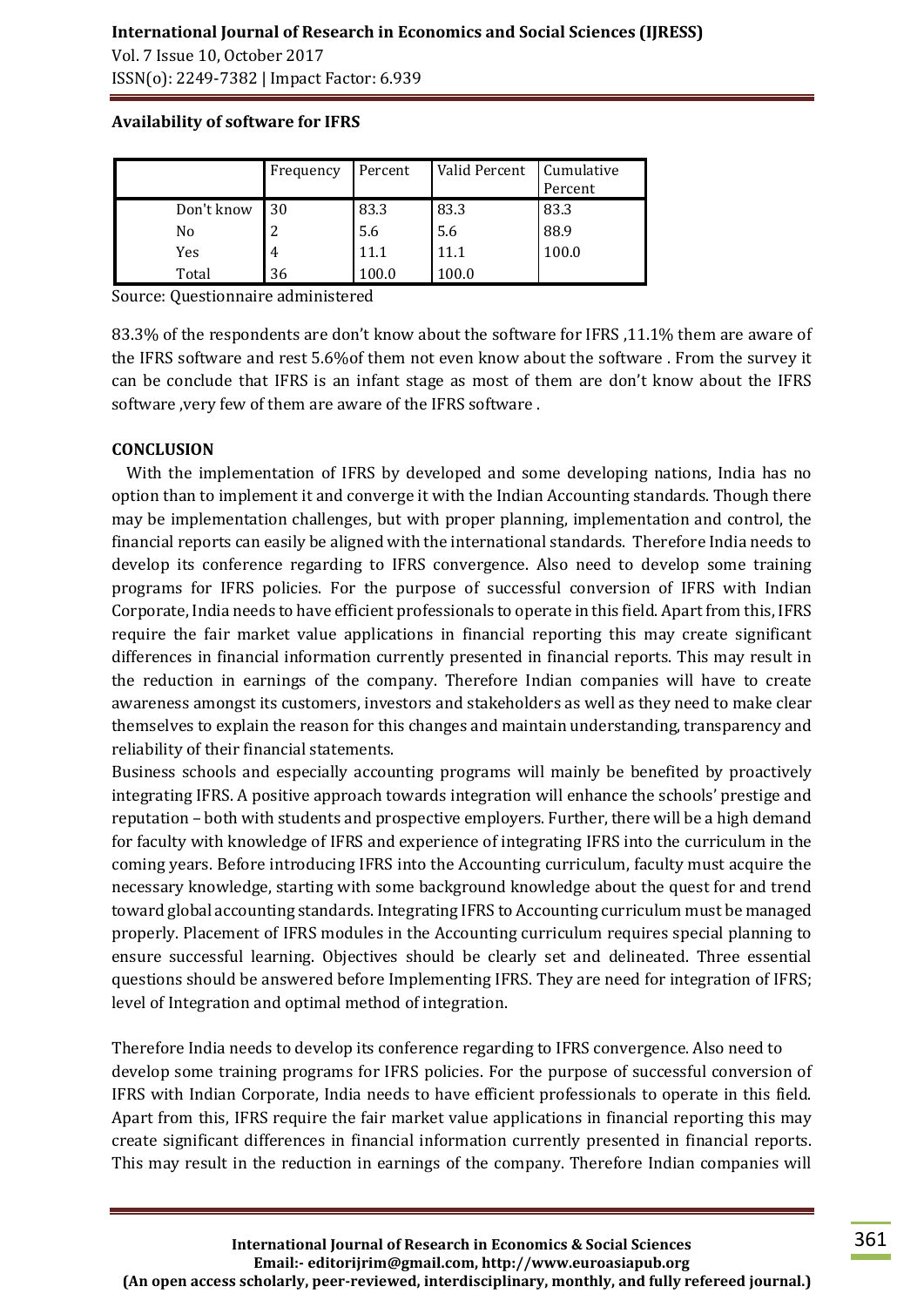have to create awareness amongst its customers, investors and stakeholders as well as they need to make clear themselves to explain the reason for this changes and maintain understanding, transparency and reliability of their financial statements. Due to the lack of availability of professionals with adequate valuation skills to stimulate Indian Corporate to get fair value estimate.

### **SUGGESTIONS**

- $\triangleright$  Government of India and the Institute of chartered Accountants of India (ICAI) should take proper steps to organize conference, workshops, and other awareness programs in order to create awareness among the accounting professionals and concerns regarding the IFRS standards.
- $\triangleright$  ICAI should give proper training to the accounting professional.
- $\triangleright$  Taxation laws should address the treatment of tax liabilities arising on convergence from India.

### **DIRECTIONS OF FUTURE RESEARCH**

Further research may be conducted among different sections of populations with large sample size. The impact of adoption and implementation of IFRS on various business entities is to be surveyed for including in accounting curriculum.

### **REFERENCES**

- $\triangleright$  Archana patro ,A,and Gupta,V.K(2012).Adoption of IFRS in accounting curriculum in India-An empirical study procedure economics and finance.
- Amit kumar and Gurpreetkaur.IFRS and INDIA :problems &challenges ,International multi Research Journal.
- $\triangleright$  Amit Kumar Chakrabarty Convergence of IAS with IFRS: Theoretical aspects and Present status in India ,The Journal of Commerce.
- $\triangleright$  Dr.A.K.Singh &Suchita Diwan, IFRS: Asnapshot of the new accounting standard in Indiainternational journal of Business Quantitative Economics &Applied Management Research vol.1,issue.1,June 2014.
- Dr.A.Vinayagamoorthy- IFRS and Indian current scenario- International Journal of Scientific Research &Education vol.2,issue pp.753-760.
- Ernakulam Branch of SICASA ICAI ,E-Newsletter.
- $\triangleright$  Goswami , S&Sarkar , A, (2011).IFRS and its adoption in India-A study International Journal of Business Economics &Management Research ,2(10),88-99.
- Hira Desai "IND AS Converged with IFRS –Abhinav National monthly Referred Journal of Research in commerce &Management .
- Lantto A& Sahlstrom,P(2009).IFRS,Accounting &finance.
- Pawan Jain –IFRS Implementation in India :Opportunities &Challenges.
- Ravat D.S (2010) student's Guide to Accounting standards –Taxmann Publications pvt .ltd –NewDelhi.
- $\triangleright$  Revanayya kantayya IND –AS:A road map of IFRS in India , department of commerce ,central university of Karnataka .
- Shah, k.2014. IFRS &India:Opportunities &challenges ,Global journal of multidisciplinary studies ,3(9) 165-188.